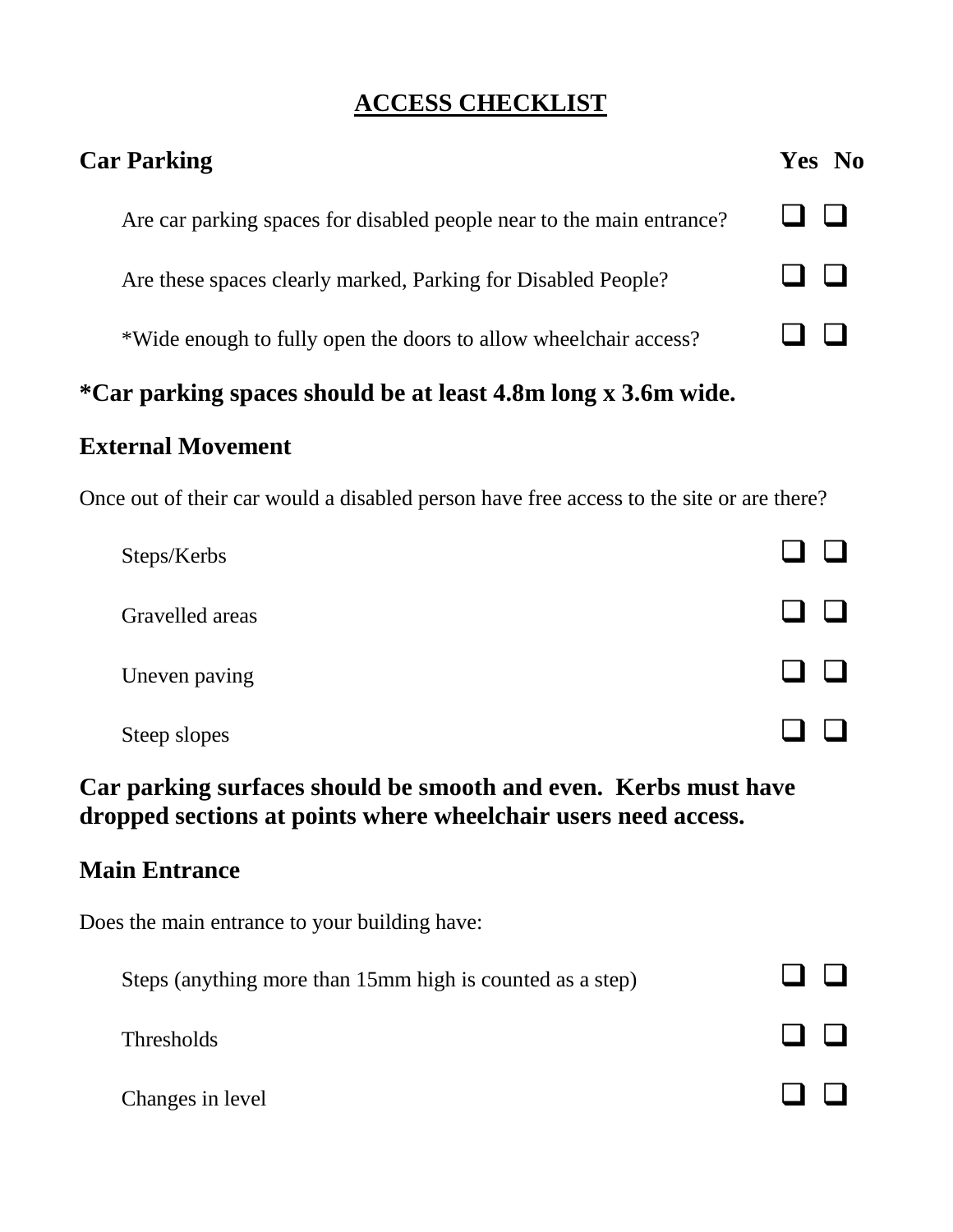|                                                                           | Yes No |
|---------------------------------------------------------------------------|--------|
| Where there are steps do they have colour contrasted edges?               |        |
| Is there a continuous handrail on all flights of stairs and any landings? |        |
| *Is there also a ramp provided for access?                                |        |
| Is there a continuous handrail provide on the ramp and any landings?      |        |
| **Is the door wide enough for a wheelchair user to get through unaided?   |        |
| If no, is there an alternative wheelchair accessible entrance provided?   |        |

# **\*If a ramp or slope is provided it should be up to 2m long for slopes 1:12, up to 5m long for slopes of 1:15.**

# **\*\*The clear door opening should be at least 800 mm.**

### **Internal Movement**

| If there is a lobby, is it possible for a wheelchair user to negotiate the doors? $\Box$ |  |
|------------------------------------------------------------------------------------------|--|
| Do all internal doors allow a wheelchair user to get through unaided?                    |  |
| Do the doors have vision panels?                                                         |  |
| Are all corridors at least 1.2m wide and unobstructed?                                   |  |
| Is there a turning circle of at least 1.5m for wheelchair users?                         |  |
| Is there a wheelchair accessible toilet?                                                 |  |